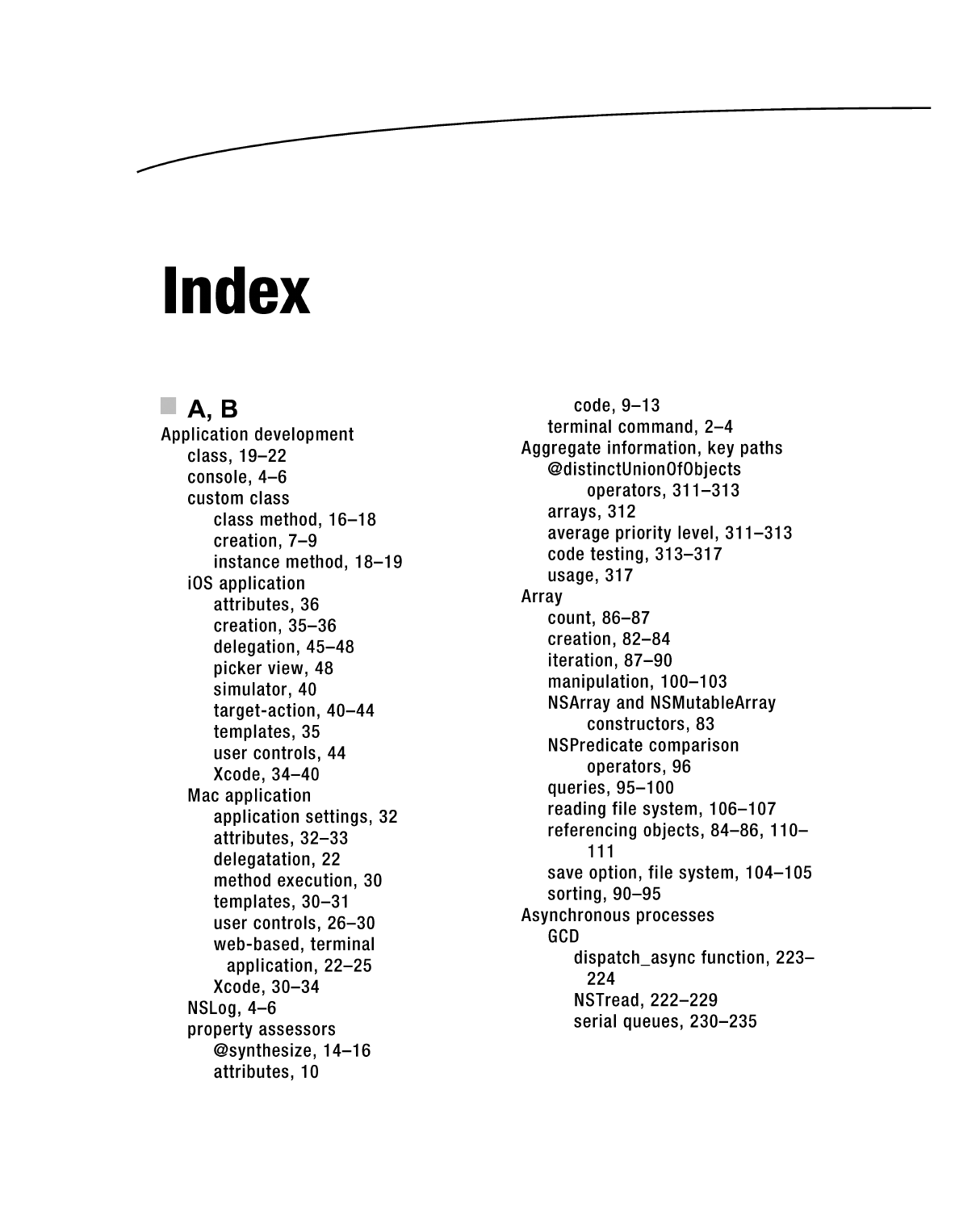Asynchronous processes, *(cont.)*  Asynchronous processes, (cont.) NSOperationQueue NSOperationQueue bigTaskAction method, 237- 238 implementation, 235-241 main and serial queue, 236 viewDidLoad method, 237 threads @synchronized, 217-222 AppDelegate.h, 200-203 autorelease, 199-200 background tasks, 204-212 NSLock,212-217 NSNumber object, 205, 207 NSObject method, 204 NSThread, 198-199 type cast, 207 UIProgressView, 204 updateUIWhen, 206 ViewController, 204-205 viewDidLoad method, 213 Automatic Reference Counting (ARC), 263, 265-267 bigTaskAction method, 237–<br>238<br>implementation, 235–241<br>main and serial queue, 236<br>viewDidLoad method, 237<br>threads<br>@synchronized, 217–222<br>AppDelegate.h, 200–203<br>autorelease, 199–200<br>background tasks, 204–212<br>NSLock, 212–217

## **·c · c**

Consume web content. *See* Web content Core data application, managed object @dynamic keyword, 353 Objective-C class, 352-354 test code, 354-357 usage, 357 data persistence, 339 entity description AppDelegate code, 351-352 data model file, 349 description attribute, 350 editor screen, 349-350 project completion, 350-351 project entity, 350 usage, 352 Consume web content. *See* Web<br>
content<br>
Core data<br>
application, managed object<br>
@dynamic keyword, 353<br>
Objective-C class, 352–354<br>
test code, 354–357<br>
usage, 357<br>
data persistence, 339<br>
entity description<br>
AppDelegate cod

Xcode, 349-350 i0S/Mac application AppModel, 346-348 data schemas, 343 framework, 340-342 managed objects, 345 readonly properties, 344 stack, 342-346 usage, 348 Xcode, 340 managed object data store, 358 objects, 357-358 project class, 357-358 test code, 358-361 usage, 361 one-to-many relationship code testing, 391-397 entity description, 385 interfaces, 389 object graph, 385 project, task and worker, 387 task code, 385-391 usage, 397 visual editor style, 388 one-to-one relationship makeNewProject function, 378 object graph, 375 project to worker relationship, 375-380 test code, 380-384 usage, 384 worker entity, 376 posting changes console log window, 374 save/changes, 368-369 test code, 369-374 usage, 374 retrieve objects data store, 362-363 fetch request, 362 test code, 363-367 test code, 363-367 usage, 367-368 usage, 367-368 Trouvis processes, (cont.)<br>
In School, 349–350<br>
Diperation method, 237–<br>
208 Apploation method, 237–<br>
208 Apploation method, 237–<br>
208 Appleads schemas, 343<br>
238 Appleads schemas, 343<br>
238 Appleads schemas, 343<br>
238 Apple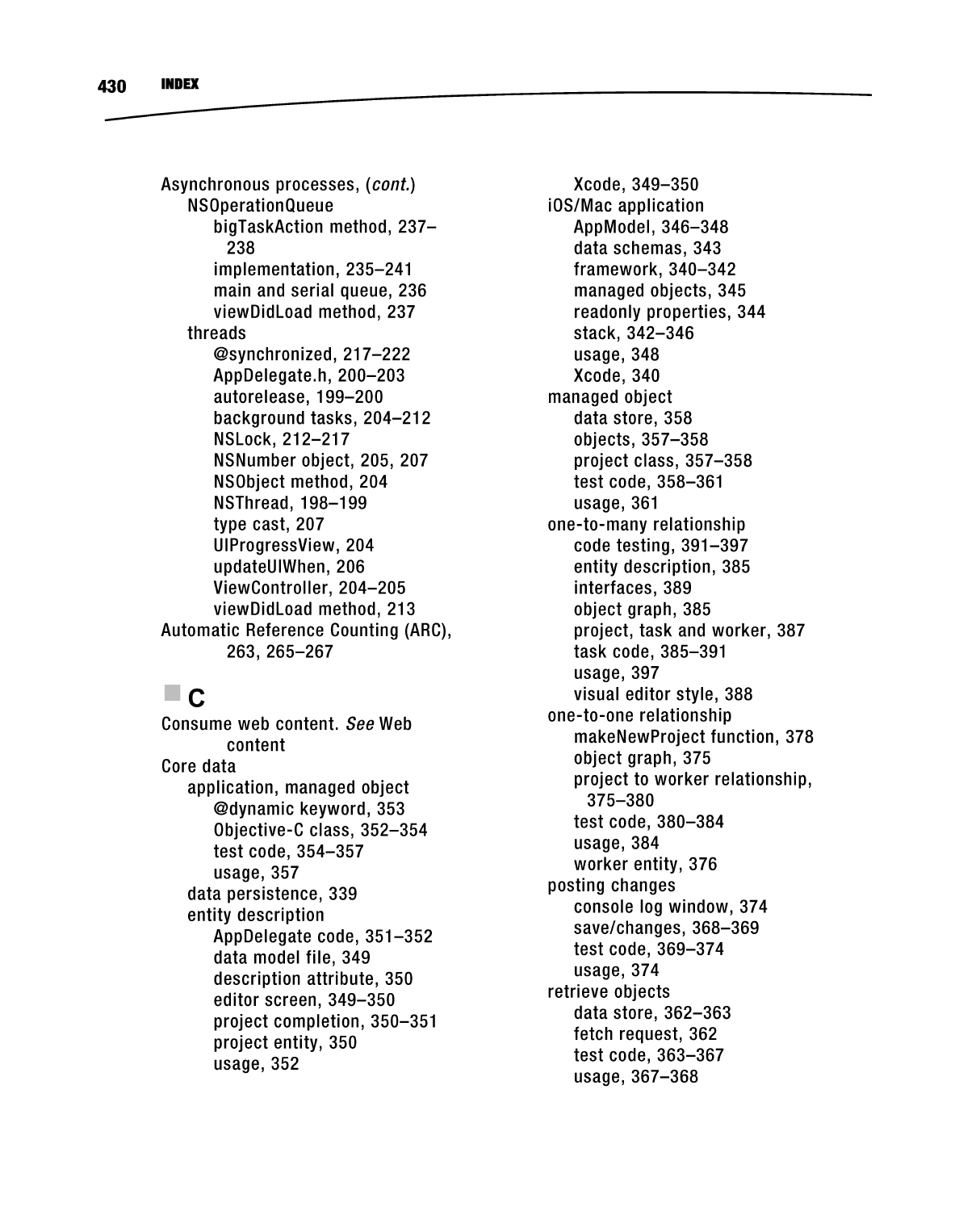version management code testing, 401-408 current drop-down box, 399 data model, 397-401 one-to-one relationship, 400 usage, 408 version management<br>code testing, 401–408<br>current drop-down box, 399<br>data model, 397–401<br>one-to-one relationship, 400<br>usage, 408

#### **• D, E . 0, E**

Dates add/subtract, 191-192 comparison, 183-187 component, 181-183 format, 189-190 NSCalendar constants, 184 NSDate class method, 179-180 string conversion, 187-189 timer, schedule code, 193-195 Dictionaries count, 112-113 creation, 107-110 iteration, 113-115 manipulation, 115-117 reading file system, 120-122 saving object, file system, 117- 120 Dates<br>
add/subtract, 191–192<br>
comparison, 183–187<br>
component, 181–183<br>
format, 189–190<br>
NSCalendar constants, 184<br>
NSDate class method, 179–180<br>
string conversion, 187–189<br>
timer, schedule code, 193–195<br>
Dictionaries<br>
coun

### **.F . F**

File system attributes, 140-142 cache content, 170-177 change attributes, 155-158 constructors, 166-167 delegation, 158-165 directories add, move, copy and remove, 145-148 sub-folders, 143-145 iOS application reference key directories, 136-139 system directories, 138 UI,176

keys, 141-142 Mac application domain masks, 135 reference key directories, 133-136 system directory constants, 134 managing files, 149-152 NSCache, 170-177 NSData, data, 165-170 NSFileManager, 158-165 NSMutableData mutation methods, 167-168 references, 131-133 status, 152-155 system directory constants,<br>
134<br>managing files, 149–152<br>NSCache, 170–177<br>NSData, data, 165–170<br>NSFileManager, 158–165<br>NSMutableData mutation<br>methods, 167–168<br>references, 131–133<br>status, 152–155

#### **.G, H . G, H**

Garbage collection, 264, 280-281 GNUstep, Windows 7 command-line, 411 home directory, 411 installation, 409 packages, 410 shell window, 410-411 tools, 409 Grand Central Dispatch (GCD) @synthesize statement, 230 bigTaskAction method, 231-232 blocks, 223 dispatch\_async function, 223- 224 main queue, 226 multiple threads, 222-229 NSThread, 223 serial queues, 230-235 Mericion management<br>
code testing, 401-408<br>
code testing, 401-408<br>
correlation current dro-domin bases, 141-142<br>
code testing, 401-408<br>
data model, 397-401<br>
data model, 397-401<br>
des models (and the stations) of the smal Garbage collection, 264, 280–281<br>GNUstep, Windows 7<br>command-line, 411<br>home directory, 411<br>installation, 409<br>packages, 410<br>shell window, 410–411<br>tools, 409<br>Grand Central Dispatch (GCD)<br>@synthesize statement, 230<br>bigTaskActi

### **.1 . 1**

iOS application attributes, 36, 40 creation, 35-36 delegation, 45-48 picker view, 48 iOS application attributes, 36, 40 creation, 35-36 delegation, 45-48 picker view, 48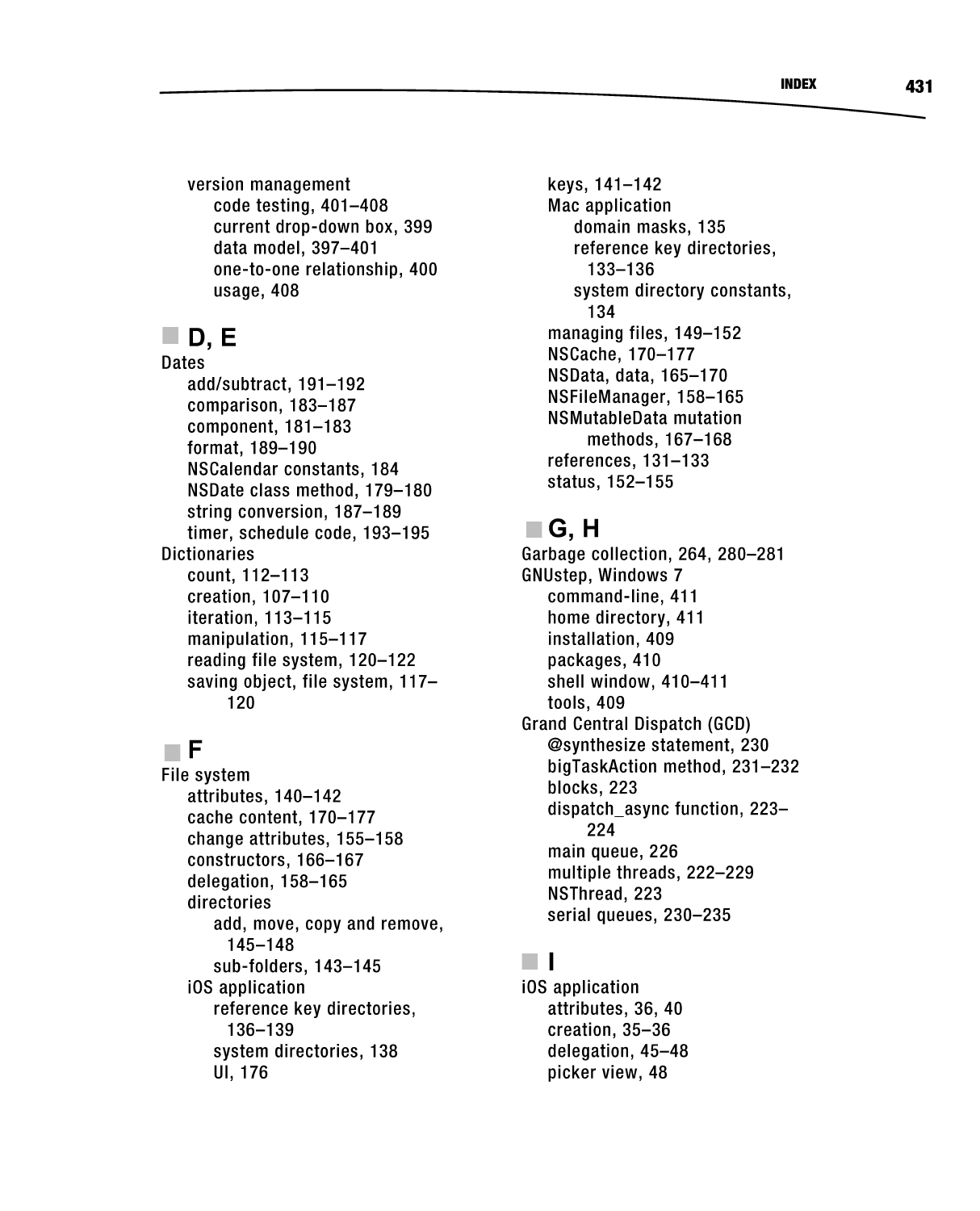iOS application *(cont.)*  iOS application (cant.) reference key directories, 136- reference key directories, 136-139 139 strings reading file system, 54-57 strings reading file system, 54-57 writing file system, 59-62 writing file system, 59-62 system directories, 138 system directories, 138 target-action, 40-44 target-action, 40-44 templates, 35 templates, 35 UI,176 UI, 176<br>user controls, 44 Xcode, 34-40 Xcode, 34-40

## **.J . J**

JSON NSJSONSerialization, 254 JSON NSJSONSerialization, 254 Parser, 254-255 Parser, 254-255 web services, 253-256 web services, 253-256

#### **• K, L . K, L**

Key-value coding (KVC) get properties, 298-299 Key-value coding (KVC) get properties, 298-299 NSOject, 297 NSOject, 297 set properties, 299-300 set properties, 299-300 test code, 300-304 test code, 300-304 usage, 304 usage, 304

#### **• M, N • M, N**

Mac application application settings, 32 Mac application application settings, 32 attributes, 32-33 attributes, 32-33 delegatation, 22 delegatation, 22 domain masks, 135 domain masks, 135 garbage collection, 280-281 garbage collection, 280-281 method execution, 30 method execution, 30 reference key directories, 133- reference key directories, 133-136 136 strings reading file system, 52-54 strings reading file system, 52-54 writing file system, 57-59 writing file system, 57-59 system directory constants, 134

templates, 30-31 user controls, 26-30 web-based, terminal application, 22-25 window, 25 Xcode, 30-34 Memory management applications, 261-262 ARC, 263, 265-267 autorelease, 263, 275-280 custom classes, 270-274 dealloc method, 272 garbage collection, 264, 280-281 lifecycle, 262 options, 264 ownership, 262 property references, 271-272 reference counting, 263, 267-270 Model-View-Controller (MVC), 285

#### **.0, P, Q, R**

Object collections array Object collections<br>array<br>contents, 100–103 count, 86-87 count, 86-87 creation, 82-84 creation, 82-84 iteration, 87-90 iteration, 87-90 manipulation, 100-103 manipulation, 100-103 NSArray and NSMutableArray NSArray and NSMutableArray constructors, 83 constructors, 83 NSPredicate comparison NSPredicate comparison operators, 96 operators, 96 queries, 95-100 queries, 95-100 reading file system, 106-107 reading file system, 106-107 referencing objects, 84-86, referencing objects, 84-86, 110-111 110-111 save option, file system, 104- save option, file system, 104-105 105 sorting, 90-95 sorting, 90-95 dictionaries count, 112-113 dictionaries count, 112-113 creation, 107-110 creation, 107-110 application (cont)<br>
reference key directories, 136-<br>
tereference key directories, 136-<br>
tereference key directories, 136-<br>
tereference key directories, 136-<br>
withing file system, 54-57<br>
withing file system, 54-57<br>
withing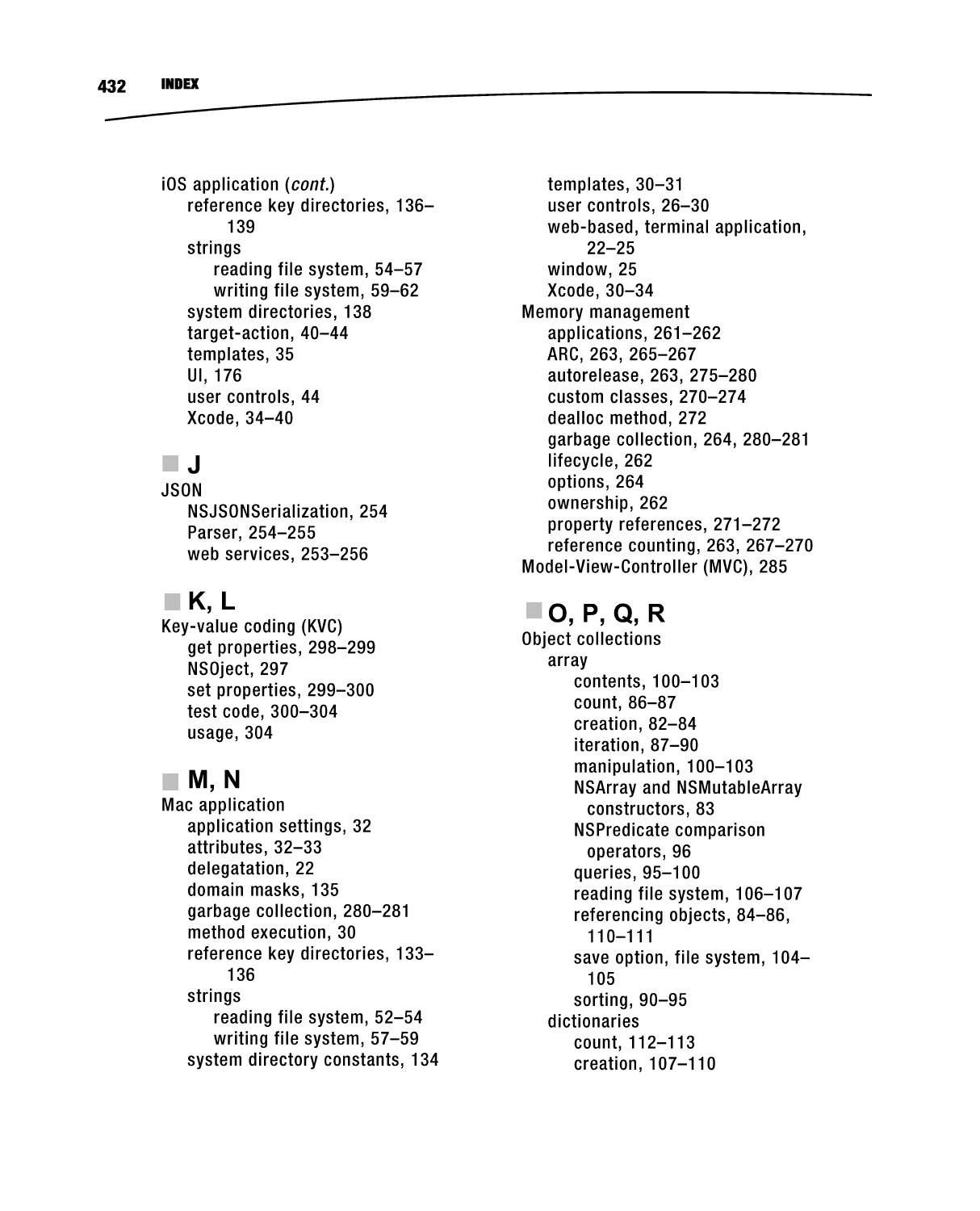set iteration, 113-115 manipulation, 115-117 NSDictionary and NSMutableDictionary constructors, 108 reading file system, 120-122 saving object, file system, 117-120 comparison, 125-127 comparison, 125-127 count, 124-125 count, 124-125 creation, 122-124 creation, 122-124 iteration, 128-129 iteration, 128-129 manipulation, 130-131 manipulation, 130-131 Object graphs aggregate information, key paths @distinctUnionOfObjects operators, 311-313 arrays, 312 arrays, 312 average priority level, 311- average priority level, 311-313 313 code testing, 313-317 code testing, 313-317 usage, 317 usage, 317 archive code testing, 332-337 archive code testing, 332-337 file system, 330 file system, 330 NSCoding protocol, 330-332 NSCoding protocol, 330-332 NSKeyedArchiver, 332 NSKeyedArchiver, 332 usage, 337 classes and objects usage, 337 classes and objects built-in methods, 323 built-in methods, 323 entity, 284 entity, 284 task implementation, 323-326 task implementation, 323-326 test code, 326-329 test code, 326-329 usage, 329 usage, 329 creation, 285 <mark>creation, 285</mark><br>entity, **283–284** initialization, 289-292 initialization, 289-292 key paths code testing, 306-310 key paths code testing, 306-310 usage, 310-311 usage, 310-311 valueForKey and setValueForKey, 305-306 iteration, 113–115<br>manipulation, 115–117<br>NSDictionary and<br>NSMutableDictionary<br>constructors, 108<br>reading file system, 120–122<br>saving object, file system,<br>117–120<br>set Object graphs aggregate information, key paths @distinctUnionOfObjects operators, 311-313

key-value coding get properties, 298-299 Mac command-line, 304-305 NSObject, 297 set properties, 299-300 test code, 300-304 network, 284-285 object, 284 observer pattern implementation class definition, 318 code testing, 320-323 connection, 318 dealloc method, 318 key-value observation, 318- 320 usage, 323 overriding, 286 project, 288-289 task, 286-288 test code, 292-296 usage, 296-297 worker, 285-286 Objective-C GNUstep, Windows 7 command-line, 411 home directory, 411 installation, 409 packages, 410 shell window, 410-411 tools, 409 Hello World, Windows 7 build log, 413-414 code testing, 415 make and text file, 412 output, 414 text file creation, 412-413 usage, 415-416 write and compile, 412 Objective-J button, 424-427 Hello World, 418-424 web application, 416-417 web applications, 409 iteration, 113–115<br>
Maximum (113–115<br>
manipulation, 115–117<br>
manipulation, 115–117<br>
Maximum and Maximum and Maximum and Maximum and<br>
KSMutable<br>
Electronery of the system of the system of the system of the<br>
constructors, 1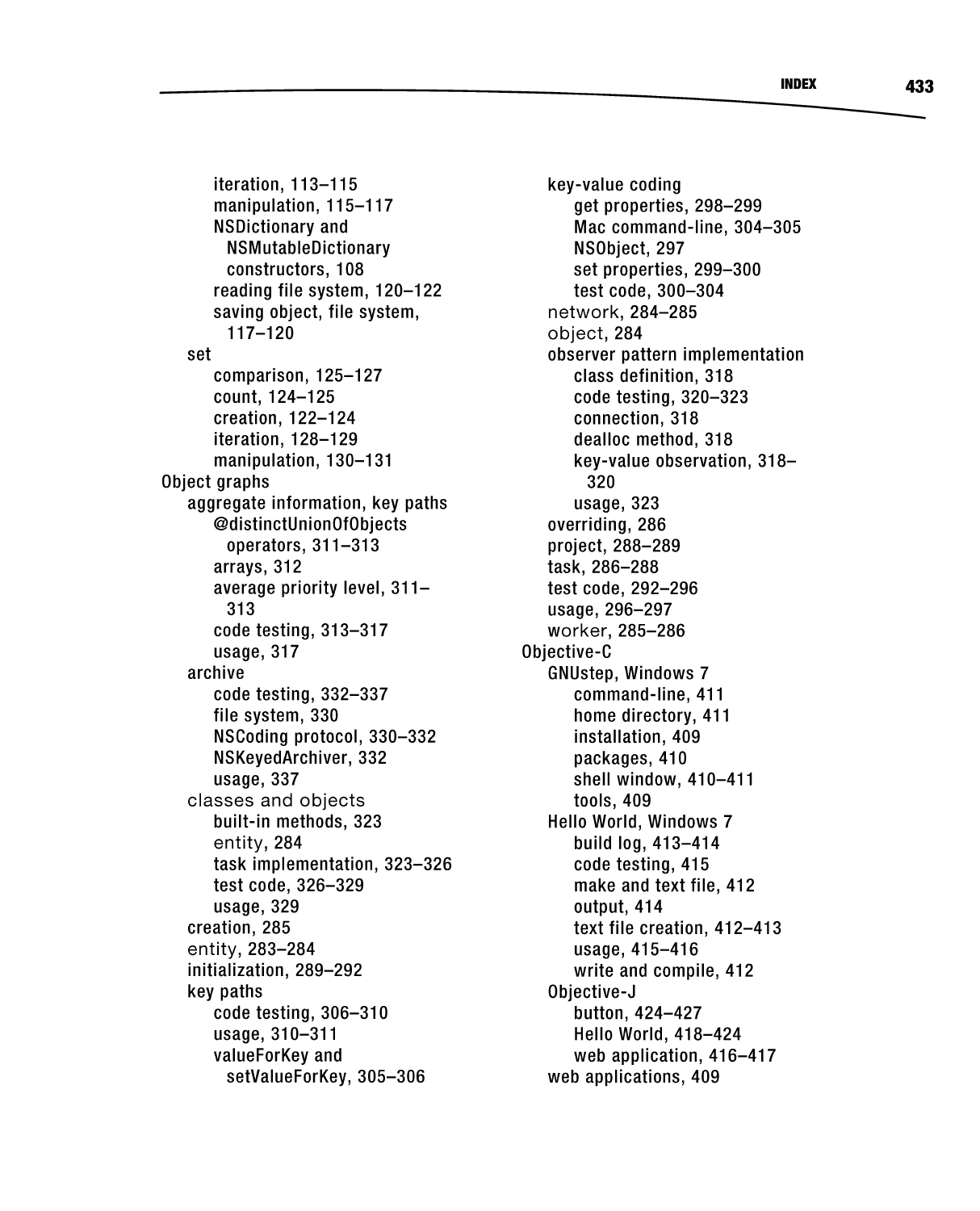Objective-J button AppController.j file, 424-426 CPButton class, 424 target-action, 425 test code, 426-427 usage, 427 user controls, 424 Hello World AppController, 420-421 code testing, 422-423 folders and packages, 418 helloworldapp, 418 index.html file, 419 Info.plist file, 419 main.j file, 420 Safari browser, 423-424 web application, 416-417 One-to-many relationship code testing, 391-397 entity description, 385 interfaces, 389 object graph, 385 project, task and worker, 387 task code, 385-391 usage, 397 visual editor style, 388 One-to-one relationship makeNewProject function, 378 object graph, 375 project to worker relationship, 375-380 test code, 380-384 usage, 384 worker entity, 376 Objective-J<br>
button<br>
AppController.j file, 424–426<br>
CPButton class, 424<br>
target-action, 425<br>
test code, 426–427<br>
usage, 427<br>
user controls, 424<br>
Hello World<br>
AppController, 420–421<br>
code testing, 422–423<br>
folders and packa Dipective-J<br>
button<br>
AppController, file, 424-426<br>
analytolation, 65-69<br>
AppController, file, 424-426<br>
CPButton class, 424<br>
correction, 425<br>
case, 426-427<br>
user controls, 424<br>
user controls, 424<br>
and spelled out, 79-78<br>
e

## **-s - s**

**Strings** comparison operator  $(==)$ , 63–65 contain key phrases, 69-71 file identity options, 72 foundation framework, 49

localization, 71-74 manipulation, 65-69 numbers currency, scientific notation and spelled out, 78-80 formats, 78-80 math functions, 76-78 primitive type/NSNumber object, 75-76 styles, 79 objects, 50-52 reading file system iOS application, 54-57 Mac application, 52-54 search options, 69-71 writing file system iOS application, 59-62 Mac application, 57-59

#### **-T, U**

Terminal application, 2-4 Threads @synchronized, 217-222 autorelease, 199-200 background tasks, 204-212 code testing, 200-203 main thread, 198 NSLock,212-217 NSNumber object, 205, 207 NSObject method, 204 NSThread, 198-199 processes, 198 type cast, 207 UIProgressView, 204 updateUIWhen, 206 ViewController, 204-205 viewDidLoad method, 213 Timer, 193-195

#### **-v**

Version management code testing, 401-408